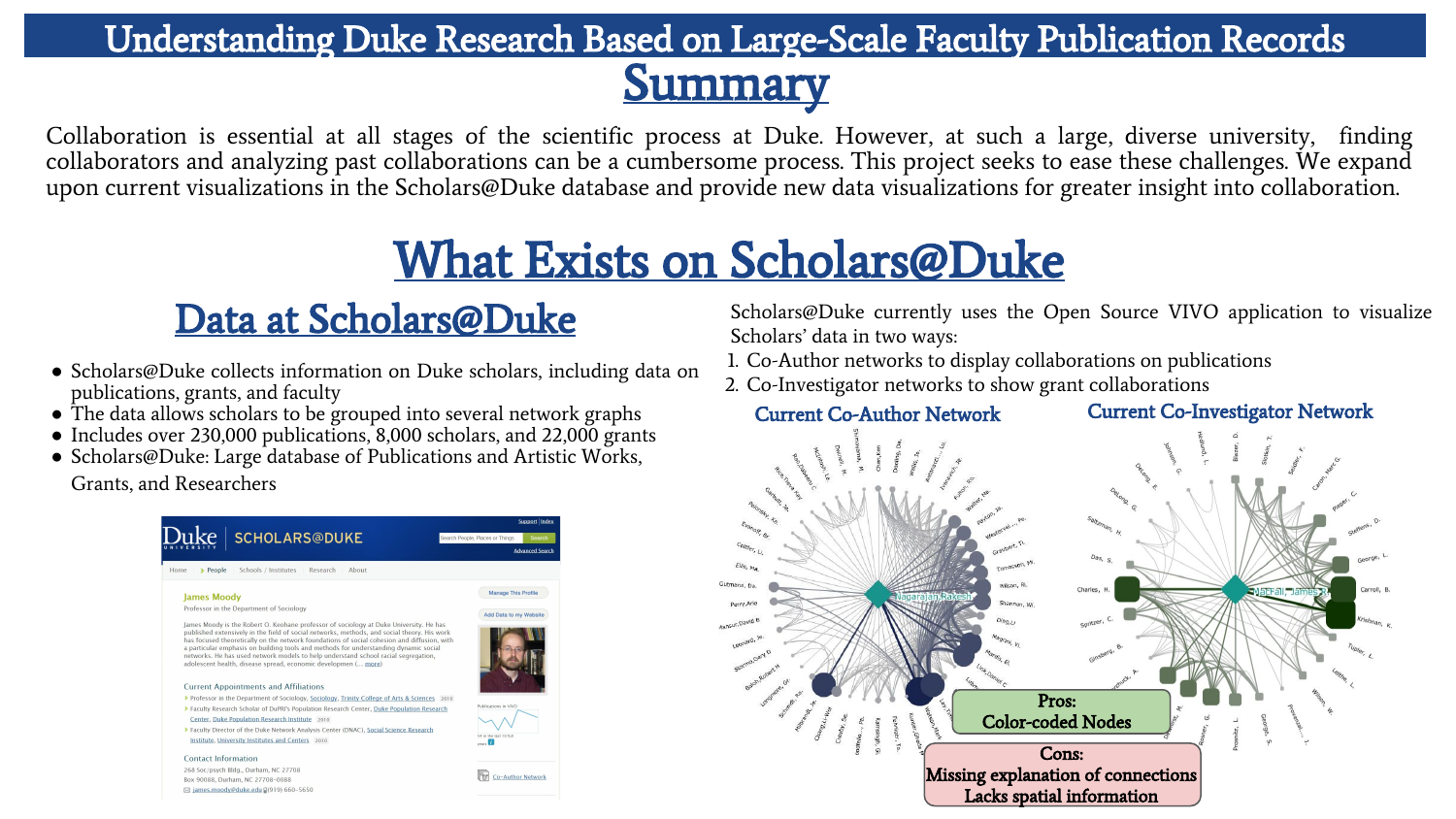### Understanding Duke Research Based on Large-Scale Faculty Publication Records

## Method and Approach

#### Publication and Author Data:



#### Python Processing:

Model authors as vectors over vocabulary Publication Title<br>
and find co-authorship information<br>
and find co-authorship information<br>
Publication Titles and Keywords<br>
and find co-authorship information

Kocabulary: ["dogs","we","hot", "cats","like"]

Smith, Sarah: [0, 1, 0, 1, 1] Sarah's Publication Title: "we like cats"

Baker, Bill: [1, 1, 1, 0, 1] Bill's Publication Title: "we like hot dogs"

**Challenges** 

#### 1. Efficiency:

- a. Replacing Author's sparse word vectors with more efficient dictionaries
- b. Large number of publications and authors
- 2. Balancing Capabilities with Client and User Interests:
	- a. Providing multiple visualizations
	- b. Using non-article works
	- c. Title vs. Abstract based similarity
	- d. Year restriction on publications (see graphs)







#### Comparing Author Vectors:

Cosine Similarity used to approximate the angle between author vectors



#### Visualizing Similarity and Co-Authorship:

Compare similarities between all authors<br>and find co-authorship information



Baker and Smith : .872 Similarity

# Testing the Algorithm

- Devised a means to check if similar authors later appeared as co-authors, beginning with 20 years ago and checking every 5 years to the present date
- Repeated for 6 people up to present date with no affirmative matches